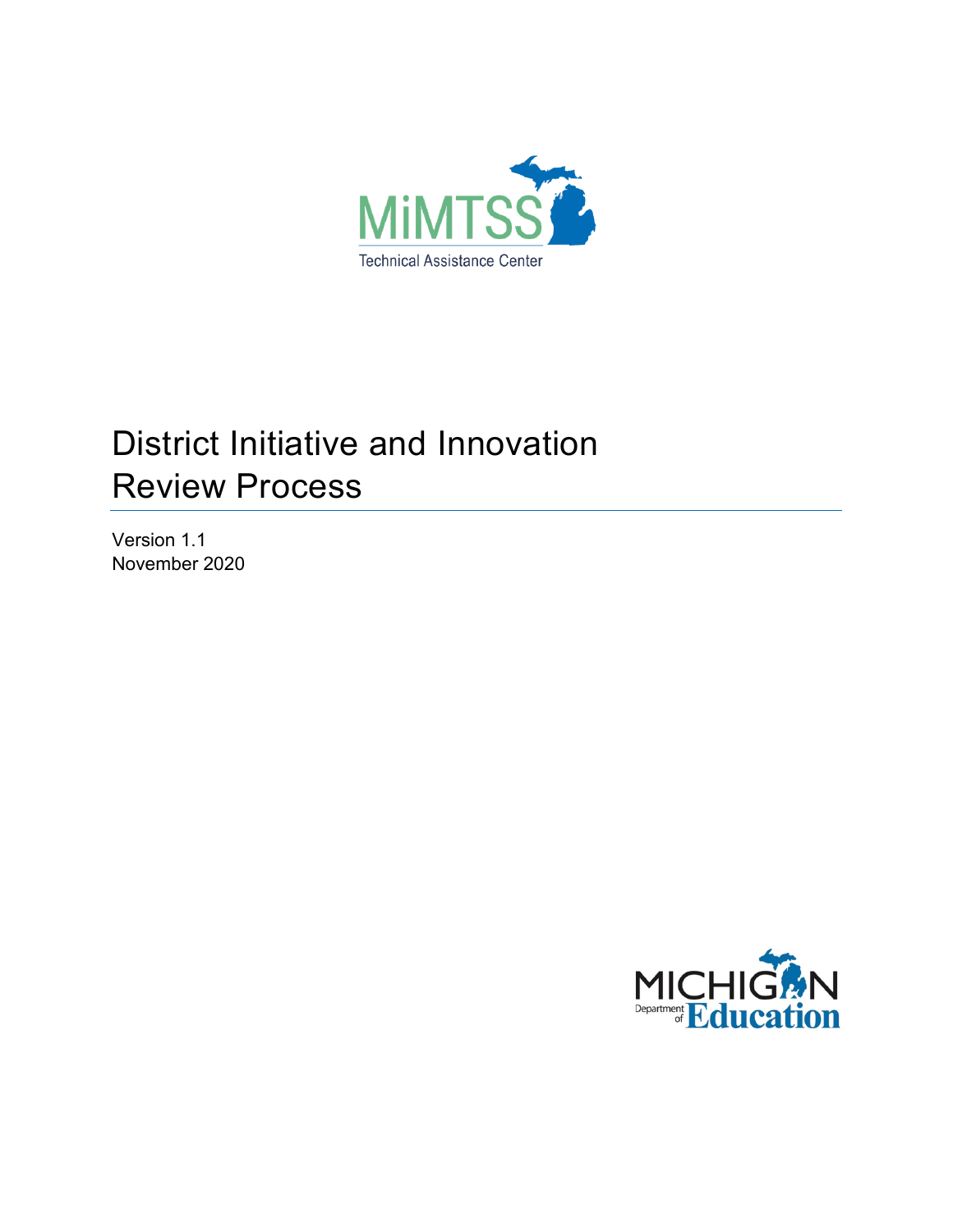## **Table of Contents**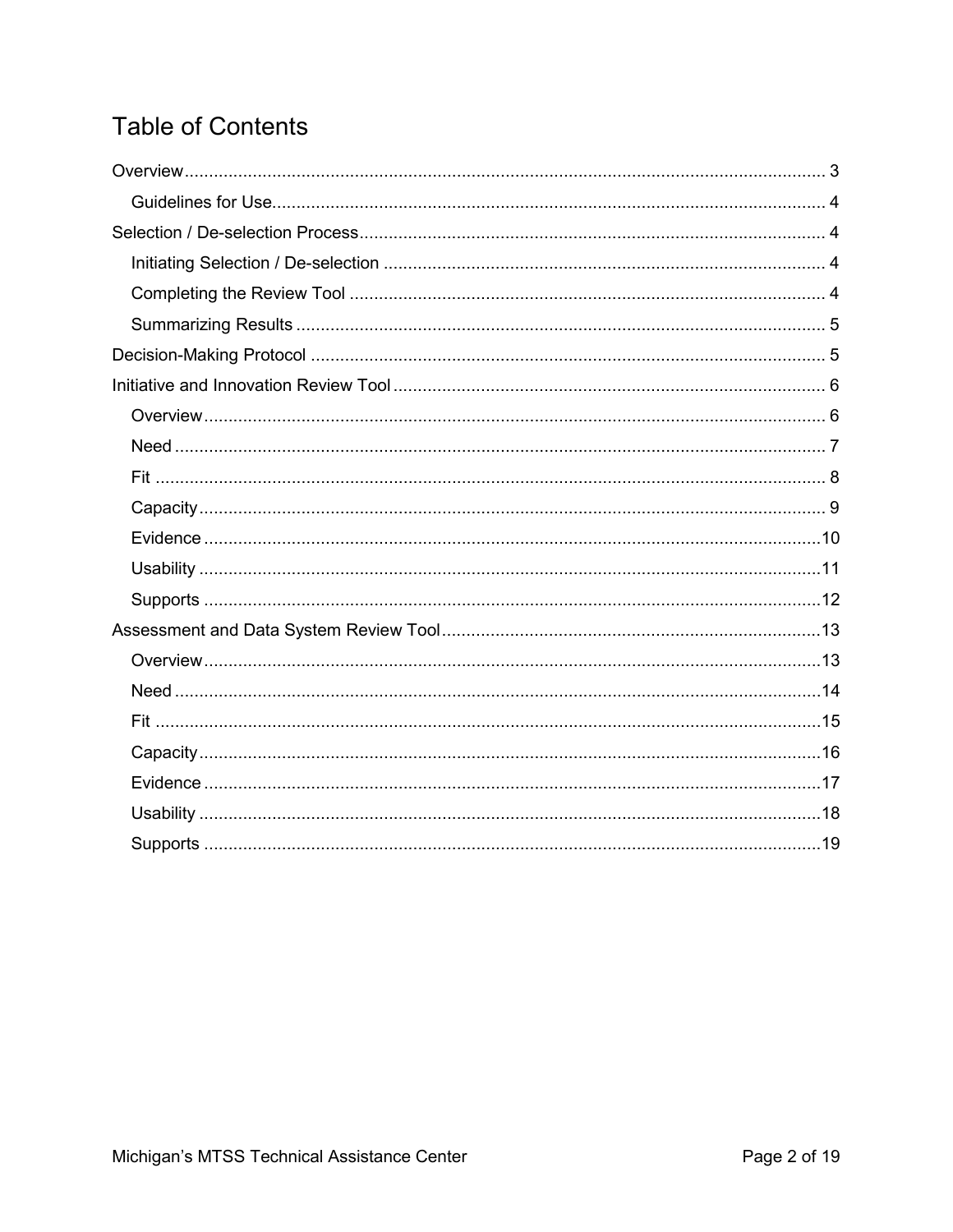## **District Initiative and Innovation Review Process**

This document should be used by district implementation team's as guidance for developing an initiative and innovation review process.

#### **Approved by: (insert name, date)**

## <span id="page-2-0"></span>**Overview**

The review process is a two-pronged approach that will lead to a careful analysis of a proposed initiative or innovation to inform a selection or de-selection decision. The process includes: (1) providing information about an initiative or innovation to the District Implementation Team (DIT) to review prior to sending the information forward to district leadership; (2) district leadership discussing the feasibility of selecting the initiative or innovation for school/staff use.

The adoption of evidence-based programs, practices, initiatives, or assessments includes multiple components, including how the initiative or innovation will fit within a given context.



Figure 1. NIRN Hexagon Tool

The National Implementation Research Network (NIRN) outlines the components of a quality review, selection, and de-selection process within their Hexagon Tool (Metz and Louison, 2019). The process includes a thorough examination of Implementing Site Indicators and Program Indicators.

Implementing Site Indicators assess the degree to which a new or existing program, practice, or initiative matches the district's population needs, aligns with current initiatives and examines the capacity necessary for successful initial and ongoing implementation efforts (e.g., financial, structural, cultural, responsivity).

Program Indicators allow for careful examination of the evidence, necessary resources to support initial and on-going implementation, and usability (e.g., degree in which it is welldefined, opportunities to observe mature implementing sites, several replications of successful outcomes).

The Initiative and Innovation Review Process and Michigan's Integrated Continuous Improvement Process (MICIP) are framed around these indicators.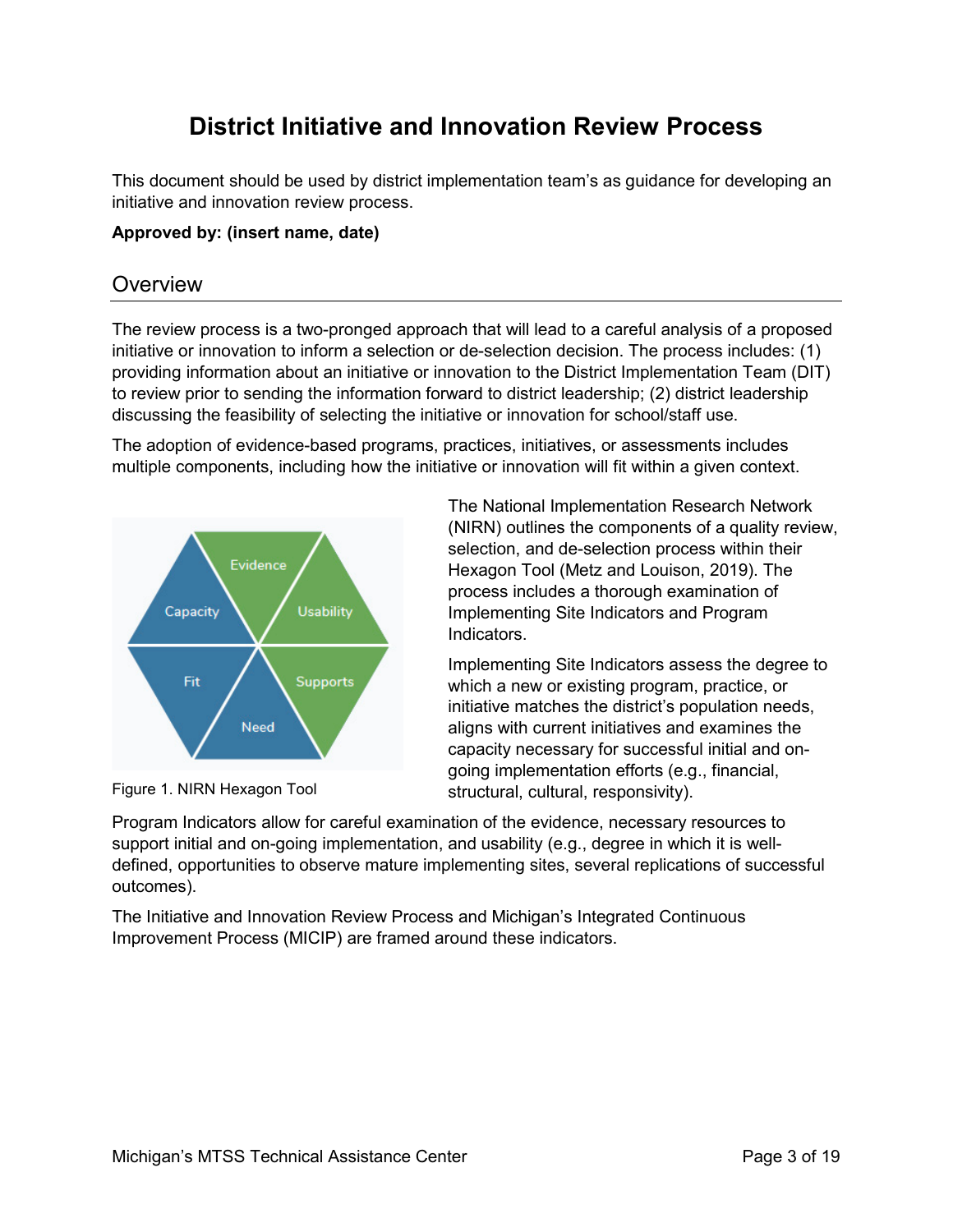## <span id="page-3-0"></span>**Guidelines for Use**

The review process will be used under the following conditions:

- When approached to consider participation in an initiative, "pilot project," and/or approached to use a new assessment or data system
- When considering the purchase of new curriculum resource materials
- When considering the purchase of new assessments, data systems, or educational software
- When considering the continued use of initiatives or innovations that overlap or appear to be redundant with other effective innovations (de-selection)

## <span id="page-3-1"></span>Selection / De-selection Process

## <span id="page-3-2"></span>**Initiating Selection / De-selection**

- 1. An individual or team identifies the need for review based on the guidelines for when the process would be used.
- 2. A request is made to the District Implementation Team to conduct the review process for the identified initiative or innovation. Staff initiating the process are asked to complete and submit the overview section of the appropriate Review Tool.
- 3. The DIT determines individuals to include in the review process. Consideration is given to DIT members, individuals with proper decision-making authority, individuals with an understanding of research, and individuals with advanced knowledge of initiatives and content areas in which the initiatives or innovation are focused. Identified individuals are contacted and asked to provide their availability before dates to begin the process are established.
- 4. Dates are scheduled to conduct the review process with identified individuals.

## <span id="page-3-3"></span>**Completing the Review Tool**

The group of individuals identified to complete the process work together to complete the appropriate Review Tool.

- 1. Determine if the Initiative and Innovation OR Assessment and Data System Tool should be used.
- 2. Review and discuss the questions for each indicator. Document responses to each question in the corresponding section of the document.
- 3. After discussing each component, rate the component using the 5-point scale and rubric provided in each section.
- 4. Summarize the results and provide recommendations about whether to select or deselect the initiative, innovation, assessment or data system. While ratings should be taken into account, the ratings alone should not be used to determine final recommendations.

When reviewing an initiative or innovation, answers are provided directly from the staff hired to support the initiative's intended use or from the program's author, publisher, and/or certified trainers. If a Core Reading Curriculum Review Process or the National Center on Intensive Intervention (NCII) Taxonomy Rating Rubric were used to review core reading or intervention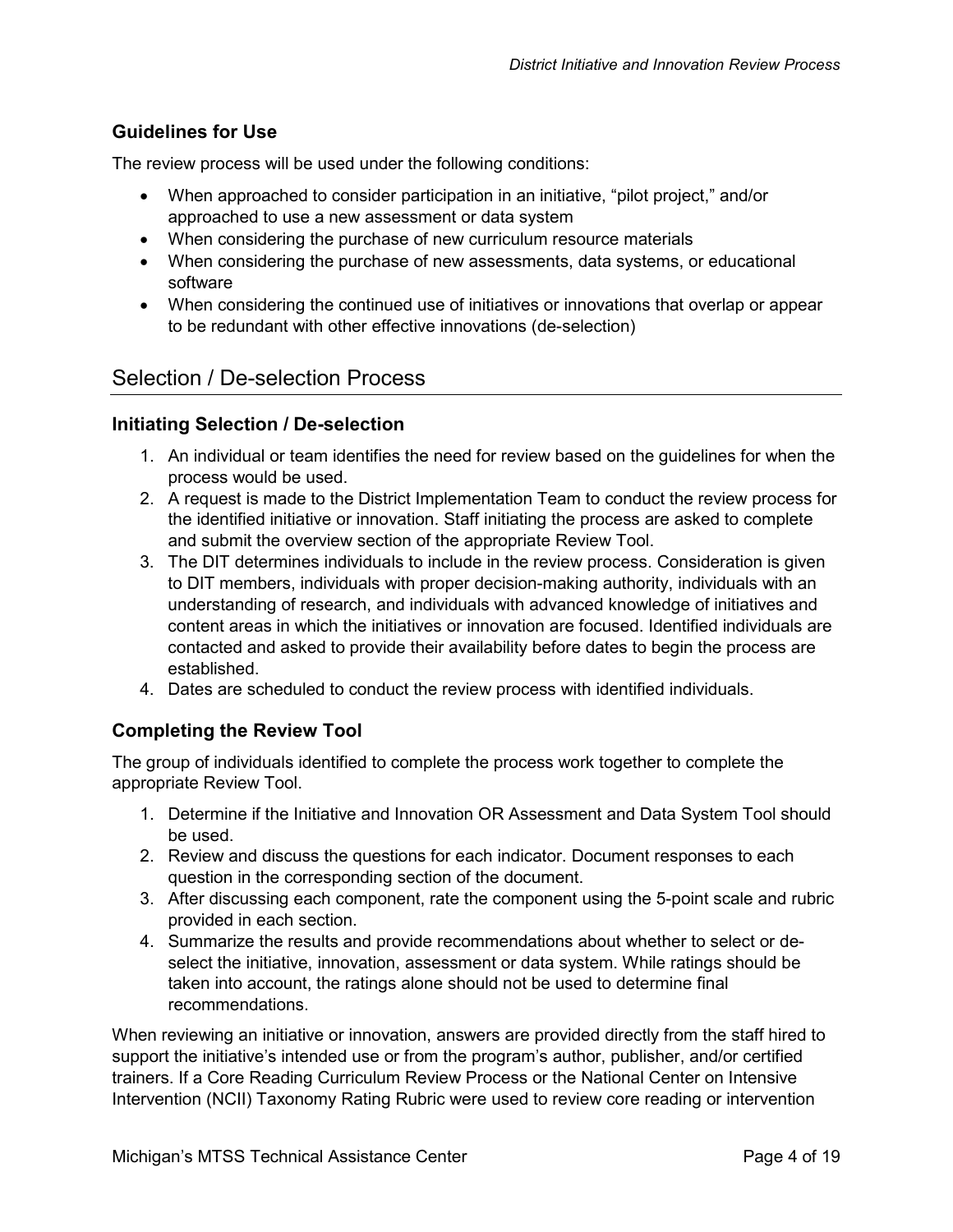programs, include and reference findings from that process. Documents and/or links to electronic resources should be submitted or included with this document for specific items that require additional documentation.

## <span id="page-4-0"></span>**Summarizing Results**

Based on responses in the Review Tool, a brief summary of the results is developed and shared with decision-makers. The summary should include how the initiative, innovation, assessment, or data system does or does not address the following: the needs of the district's population, alignment with current initiatives or assessments, evidence of effectiveness, and the resources that will need to be allocated. In addition, the capacity of the district to support continued implementation should be noted. Recommendations for selection or de-selection of the initiative, innovation, assessment or data system are provided.

## <span id="page-4-1"></span>Decision-Making Protocol

Submit the completed document with the additional requested resources to: (insert name and email address of district designee). Confirmation of receipt of the document and estimated timelines for final decisions will be provided by the district designee to the DIT via email. The timelines will vary based on specific criteria (e.g., Board of Education approval, cost of the innovation).

The district designee will share the completed document with (insert the name and title of the person and/or team/group), to make a final decision as to whether the initiative, innovation, or assessment will be selected or de-selected for district/staff use.

(Include a statement about the Board of Education's involvement in purchasing – at what point does the board need to approve funds for a purchase or for participating?).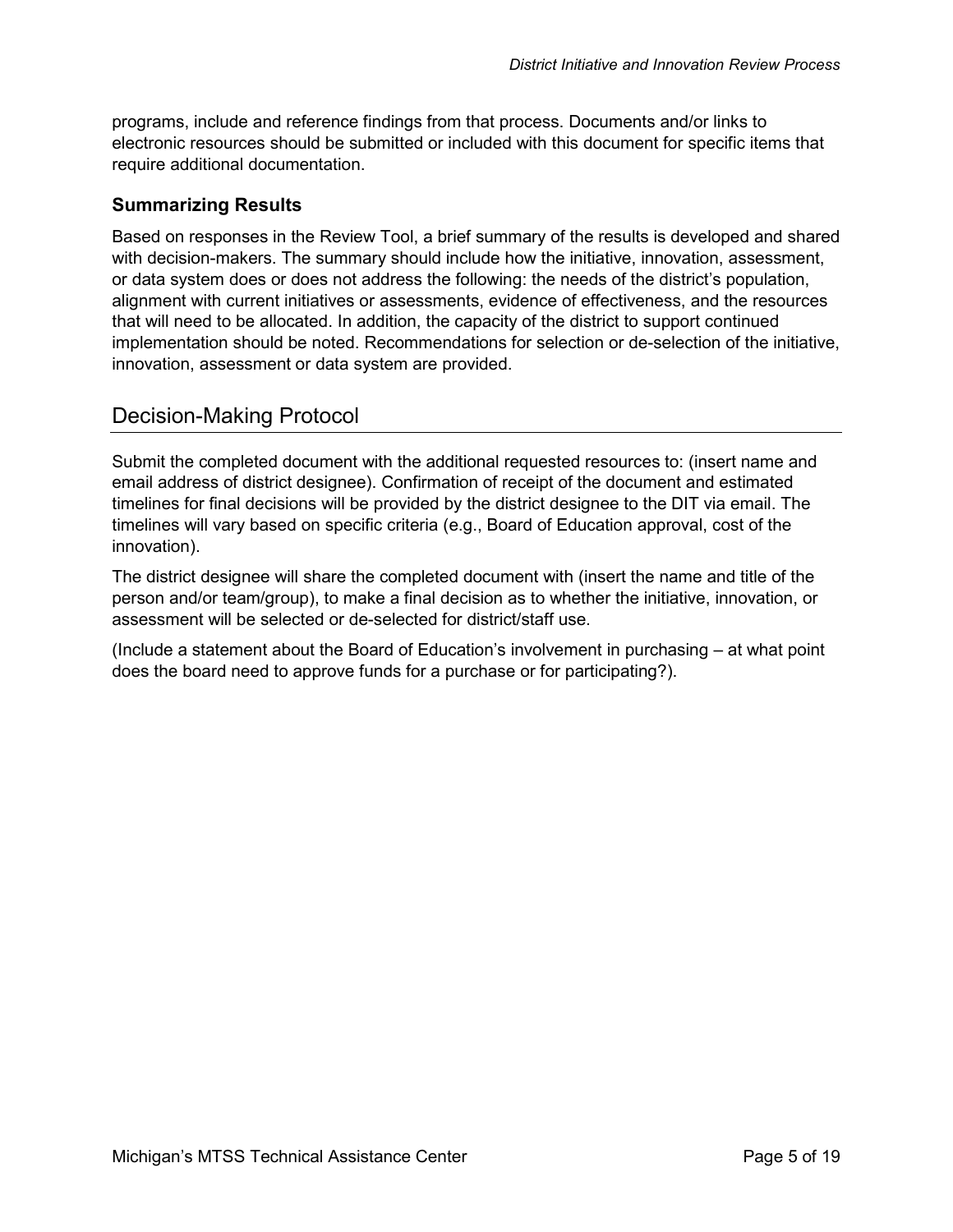## <span id="page-5-0"></span>Initiative and Innovation Review Tool

#### **Individuals Involved:**

#### **Date of Completion:**

#### **Directions:**

1. Review and discuss the questions for each indicator. Document responses to each question in the corresponding section of the document.

**For existing programs or initiatives**: Answer the questions based on what the author(s) and publisher recommend AND provide information about how the schools/staff are currently using the program or initiative components This will provide important information as to whether the current way the program or initiative is being used is contributing to the outcomes, and/or reasons why the program or initiative is being reviewed to determine if it should be de-selected.

**For new programs:** If a Core Reading Curriculum Review Process or the NCII Taxonomy Rating Rubric were used to review core reading or intervention programs, include and reference findings from that process.

- 2. After discussing each component, rate the component using the 5-point scale and rubric provided in each section.
- 3. Summarize the results and provide recommendations about whether to select or deselect the program, practice, or initiative. While ratings should be taken into account, the ratings alone should not be used to determine final recommendations.

## <span id="page-5-1"></span>**Overview**

Prior to engaging in the process, an overview is submitted to the DIT by the individual(s) initiating the process to provide a clear description and purpose for the initiative or innovation being considered.

- 1. Title:
- 2. Description/Purpose (Provide skills/concepts the innovation or initiatives is intended to address; provide the description/purpose directly from the program or program developer):
- 3. Innovation Delivery (whole group, small group, individual student):
- 4. Estimated Cost (e.g., teacher materials, consumables, technology/software):
- 5. Are there other comparable innovations (program, practice, etc.) that address the identified skills/concepts already available to staff either within schools across the district or supported by the ISD? If "yes", explain why the comparable innovations are not being considered for implementation (e.g., complexity of innovation, insufficient resources for training and/or coaching):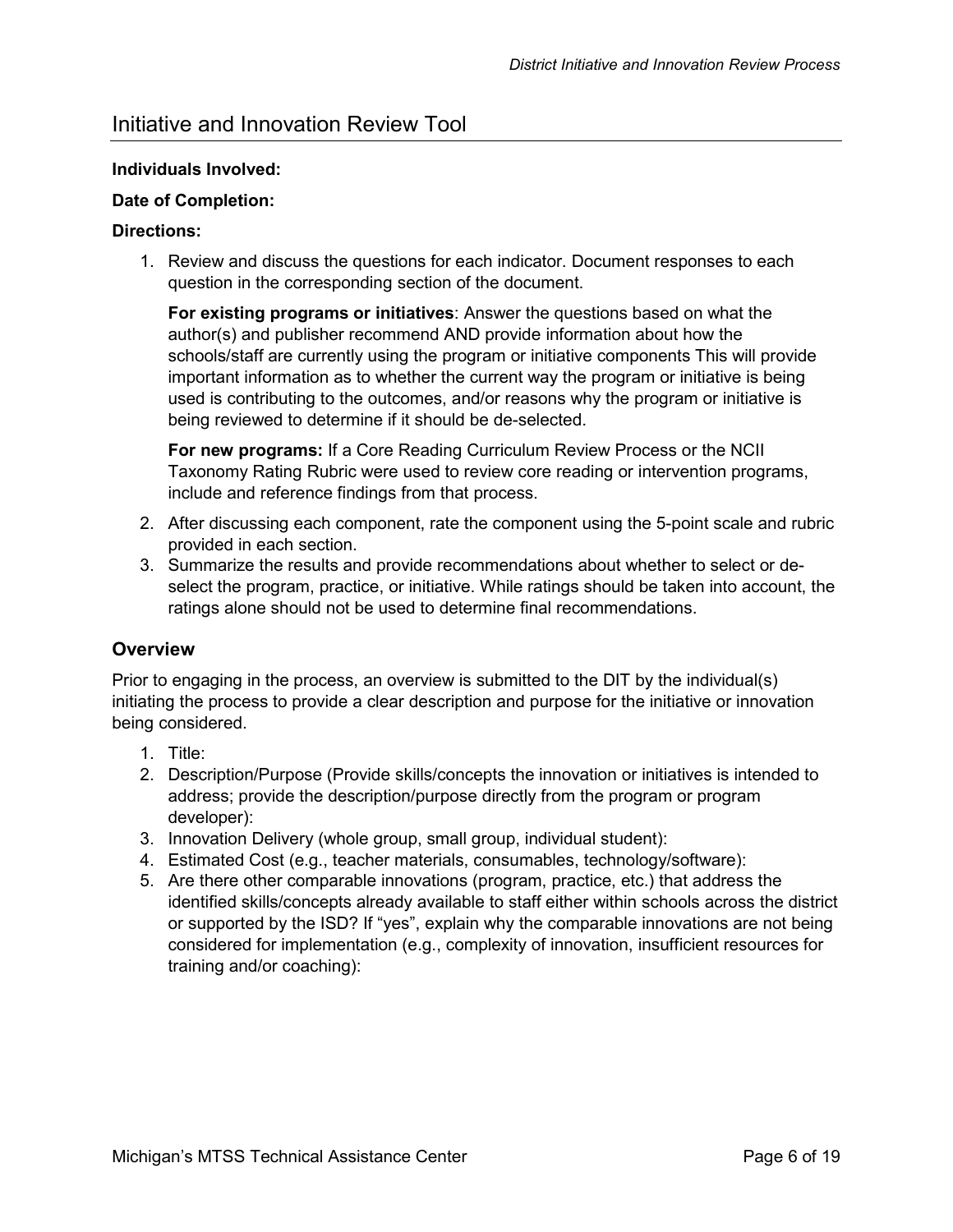#### <span id="page-6-0"></span>**Need**

Reflect on the questions to assist in rating the need for the initiative or innovation.

- 1. Describe the "data" (e.g., Curriculum Based Measure, unit assessment, district or state assessment) that warrants the district to consider selecting or de-selecting the initiative or innovation.
- 2. Who is the identified population of concern (i.e., target audience and grade levels for the innovation)? Are there populations/types of students who would be excluded from this innovation or initiative (who would not be a good candidate?)
- 3. Is there evidence that the program or practice addresses the specific area(a) of need identified? If so, how was this evidence generated (e.g., experimental research design, quasi-experimental research design, pre-post, descriptive)?
- 4. Do the studies (research and/or evaluation) provide data specific to effectiveness for culturally and linguistically specific populations? If yes, provide citations or links specific to effectiveness for families or communities from diverse cultural groups.

Table 1. Identify the need for the initiative or innovation using the questions and criteria provided. Highlight or circle the corresponding rating.

| Rating        | Criteria                                                                                                                                                                                                                                                                                                              |
|---------------|-----------------------------------------------------------------------------------------------------------------------------------------------------------------------------------------------------------------------------------------------------------------------------------------------------------------------|
| 5             | <b>Strongly Meets Need:</b> The program or practice has demonstrated meeting need<br>for identified population through rigorous research (e.g., experimental design) with<br>comparable population; disaggregated data have been analyzed to demonstrate<br>program or practice meets need of specific subpopulations |
| 4             | Meets Need: The program or practice has demonstrated meeting need for<br>identified population through rigorous research (e.g., experimental design) with<br>comparable population; disaggregated data have NOT been analyzed for specific<br>subpopulation                                                           |
| 3             | <b>Somewhat Meets Need:</b> The program or practice has demonstrated meeting<br>need for identified population through less rigorous research design (e.g., quasi-<br>experimental, pre-post) with comparable population; disaggregated data have not<br>been analyzed for specific subpopulation                     |
| $\mathcal{P}$ | <b>Minimally Meets Need:</b> The program or practice has demonstrated meeting need<br>for identified population through practice experience; disaggregated data have not<br>been analyzed for specific subpopulation                                                                                                  |
|               | <b>Does Not Meet Need:</b> The program or practice has not demonstrated meeting<br>need for identified population                                                                                                                                                                                                     |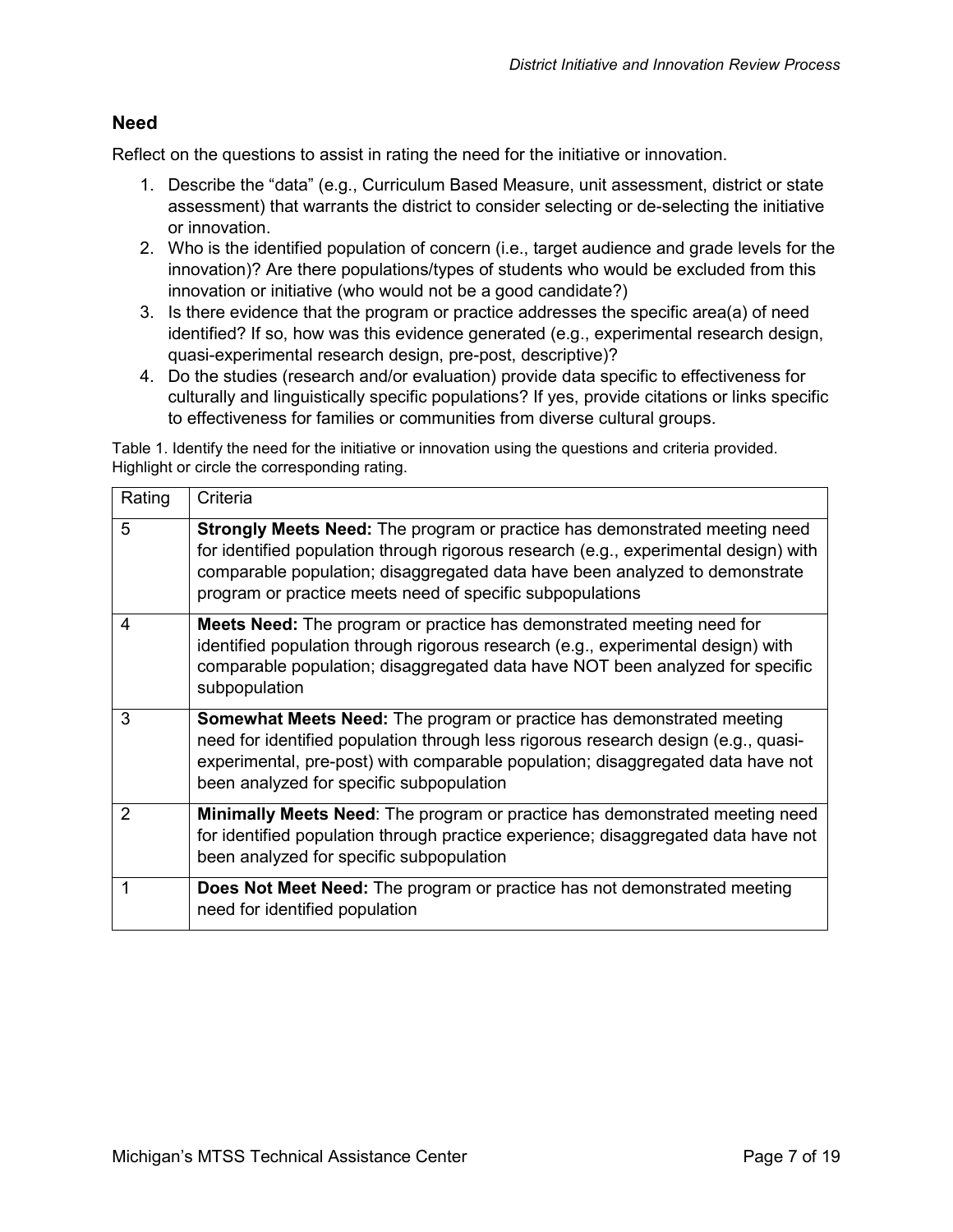## <span id="page-7-0"></span>**Fit**

Reflect on the questions to assist in rating the fit for the initiative or innovation.

- 1. How does the program or practice fit with priorities of the implementing site?
- 2. How does the program or practice fit with family and community values in the impacted community, including the values of culturally and linguistically specific populations?
- 3. What other initiatives currently being implemented will intersect with the program or practice? (Use District Initiative and Effective Innovation Alignment Process and attach summary of results)

Table 2. Identify the fit of the initiative or innovation using the questions and criteria provided. Highlight or circle the corresponding rating.

| Rating         | Criteria                                                                                                                                                                                                                         |
|----------------|----------------------------------------------------------------------------------------------------------------------------------------------------------------------------------------------------------------------------------|
| 5              | <b>Strong Fit:</b> The program or practice fits with the priorities of the implementing<br>site; community values, including the values of culturally and linguistically specific<br>populations; and other existing initiatives |
| 4              | Fit: The program or practice fits with the priorities of the implementing site;<br>community values; however, the values of culturally and linguistically specific<br>populations have not been assessed for fit                 |
| 3              | <b>Somewhat Fit:</b> The program or practice fits with the priorities of the implementing<br>site, but it is unclear whether it aligns with community values and other existing<br>initiatives                                   |
| $\overline{2}$ | <b>Minimal Fit:</b> The program or practice fits with some of the priorities of the<br>implementing site, but it is unclear whether it aligns with community values and<br>other existing initiatives                            |
|                | <b>Does Not Fit:</b> The program or practice does not fit with the priorities of the<br>implementing site or community values                                                                                                    |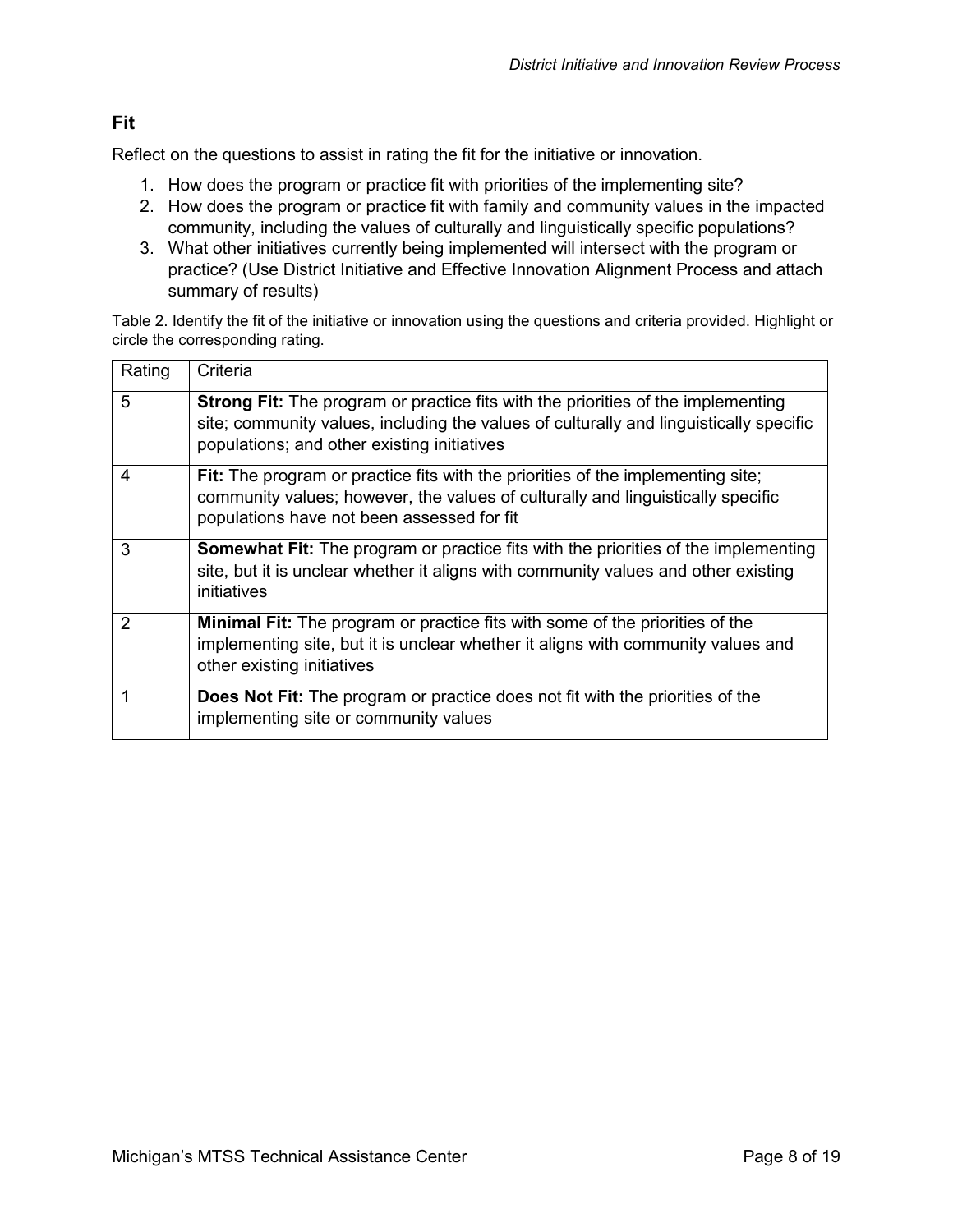## <span id="page-8-0"></span>**Capacity**

Reflect on the questions to assist in rating the capacity for the initiative or innovation.

- 1. What are the staffing requirements for the program or practice (number and type of staff, e.g., education, credentials, content knowledge)? Does the implementing site currently employ or have access to staff that meet these requirements?
- 2. What administrative policies or procedures must be adjusted to support the work of practitioners and others to implement the program or practice?
- 3. Is leadership knowledgeable about and in support of this program or practice? Do leaders have the diverse skills and perspectives representative of the community being served?
- 4. Do staff have the capacity to collect and use data to inform ongoing monitoring and improvement of the program or practice?

Table 3. Identify the district's capacity for the initiative or innovation using the questions and criteria provided. Highlight or circle the corresponding rating.

| Rating                  | Criteria                                                                                                                                                                                                                                                                                                     |
|-------------------------|--------------------------------------------------------------------------------------------------------------------------------------------------------------------------------------------------------------------------------------------------------------------------------------------------------------|
| 5                       | Strong Capacity: The implementing site adopting this program or practice has all<br>of the capacity necessary, including a qualified workforce, financial supports,<br>technology supports and administrative supports required to implement and<br>sustain the program or practice with integrity           |
| $\overline{\mathbf{4}}$ | <b>Adequate Capacity:</b> The implementing site adopting this program or practice has<br>most of the capacity necessary, including a qualified workforce, financial supports,<br>technology supports and administrative supports required to implement and<br>sustain the program or practice with integrity |
| 3                       | <b>Some Capacity:</b> The implementing site adopting this program or practice has<br>some of the capacity necessary, including a qualified workforce, financial<br>supports, technology supports and administrative supports required to implement<br>and sustain the program or practice with integrity     |
| $\overline{2}$          | <b>Minimal Capacity: The implementing site adopting this program or practice has</b><br>minimal capacity necessary, including a qualified workforce, financial supports,<br>technology supports and administrative supports required to implement and<br>sustain the program or practice with integrity      |
|                         | No Capacity: The implementing site adopting this program or practice does not<br>have the capacity necessary, including a qualified workforce, financial supports,<br>technology supports and administrative supports required to implement and<br>sustain the program or practice with integrity            |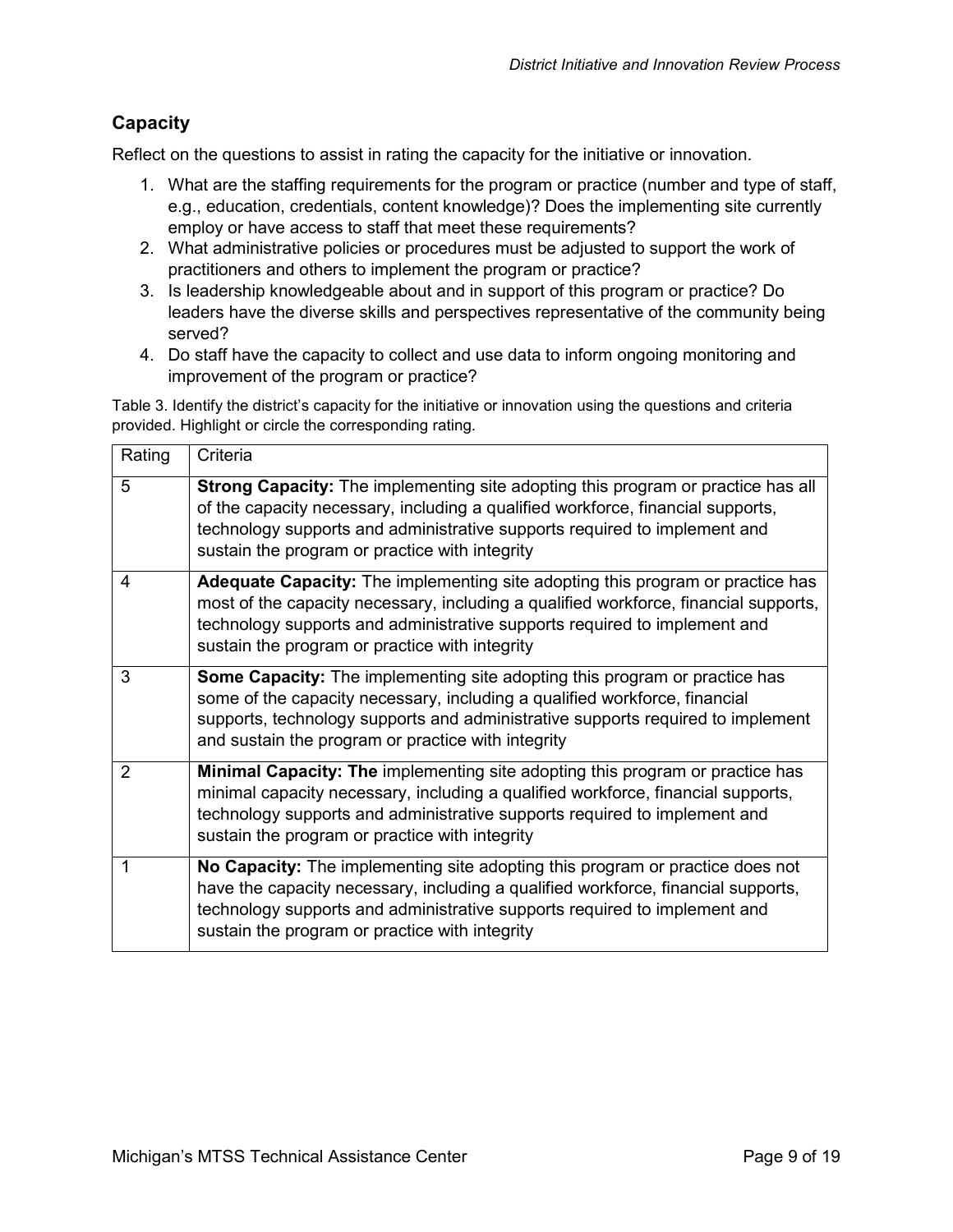## <span id="page-9-0"></span>**Evidence**

Reflect on the questions to assist in rating the evidence for the initiative or innovation.

- 1. Are the research data available to demonstrate the effectiveness (e.g., randomized trials, quasi-experimental designs) of the program or practice? If yes, include research articles, excerpts or electronic links to those documents.
- 2. What is the strength of evidence? Under what conditions was the evidence developed?
- 3. If research data are not available, are there evaluation data to indicate effectiveness (e.g., pre/post data, testing results, action research)? If yes, provide citations or links to evaluation reports.

Table 4. Identify the evidence for the initiative or innovation using the questions and criteria provided. Highlight or circle the corresponding rating.

| Rating        | Criteria                                                                                                                                                                                                                                                             |
|---------------|----------------------------------------------------------------------------------------------------------------------------------------------------------------------------------------------------------------------------------------------------------------------|
| 5             | High Evidence: The program or practice has documented evidence of<br>effectiveness based on at least two rigorous, external research studies with<br>control groups, and has demonstrated effectiveness at least one year post<br>treatment                          |
| 4             | <b>Evidence:</b> The program or practice has demonstrated effectiveness with one<br>rigorous research study with a control group                                                                                                                                     |
| 3             | Some Evidence: The program or practice shows some evidence of effectiveness<br>through less rigorous research studies that include comparison groups                                                                                                                 |
| $\mathcal{P}$ | <b>Minimal Evidence:</b> The program or practice is guided by a well-developed theory<br>of change or logic model, including clear inclusion and exclusion criteria for the<br>target population, but has not demonstrated effectiveness through a research<br>study |
|               | No Evidence: The program or practice does not have a well-developed logic<br>model or theory of change and has not demonstrated effectiveness through a<br>research study                                                                                            |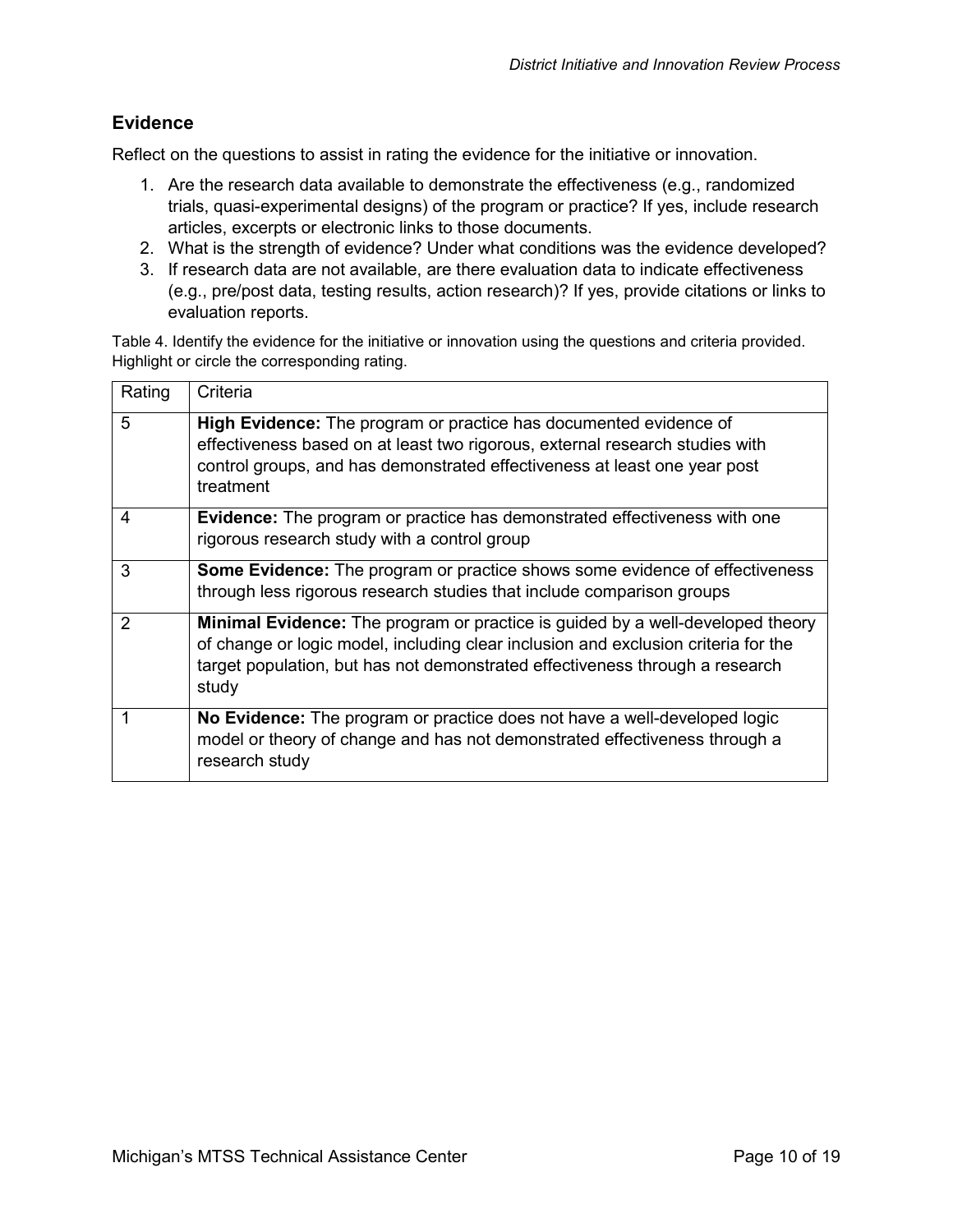## <span id="page-10-0"></span>**Usability**

Reflect on the questions to assist in rating the usability for the initiative or innovation.

- 1. Is the program or practice clearly defined (e.g., what it is, for whom it is intended)?
- 2. Is each core feature well operationalized (e.g., staff know what to do and say, how to prepare, how to assess progress)?
- 3. Is there a fidelity assessment that measures practitioner behavior (i.e., assessment of whether staff use the practice as intended)? If yes, provide citations, documents or links to fidelity assessment information.

Table 5. Identify the usability of the initiative or innovation using the questions and criteria provided. Highlight or circle the corresponding rating.

| Rating                   | Criteria                                                                                                                                                                                                                                                                                                                            |
|--------------------------|-------------------------------------------------------------------------------------------------------------------------------------------------------------------------------------------------------------------------------------------------------------------------------------------------------------------------------------|
| 5                        | <b>Highly Usable:</b> The program or practice has operationalized principles and<br>values, core components that are measurable and observable, and a validated<br>fidelity assessment; modifiable components are identified to support<br>contextualization for new settings or populations                                        |
| $\overline{\mathcal{A}}$ | <b>Usable:</b> The program or practice has operationalized principles and values, core<br>components that are measurable and observable, has tools and resources to<br>monitor fidelity, but does not have a fidelity measure; modifiable components are<br>identified to support contextualization for new settings or populations |
| 3                        | <b>Somewhat Usable:</b> The program or practice has operationalized principles and<br>values and core components that are measurable and observable but does not<br>have a fidelity assessment; modifiable components are not identified                                                                                            |
| 2                        | <b>Minimally Usable:</b> The program or practice has identified principles and values<br>and core components; however the principles and core components are not<br>defined in measurable or observable terms; modifiable components are not<br>identified                                                                          |
|                          | <b>Not Usable:</b> The program or practice does not identify principles and values or<br>core components                                                                                                                                                                                                                            |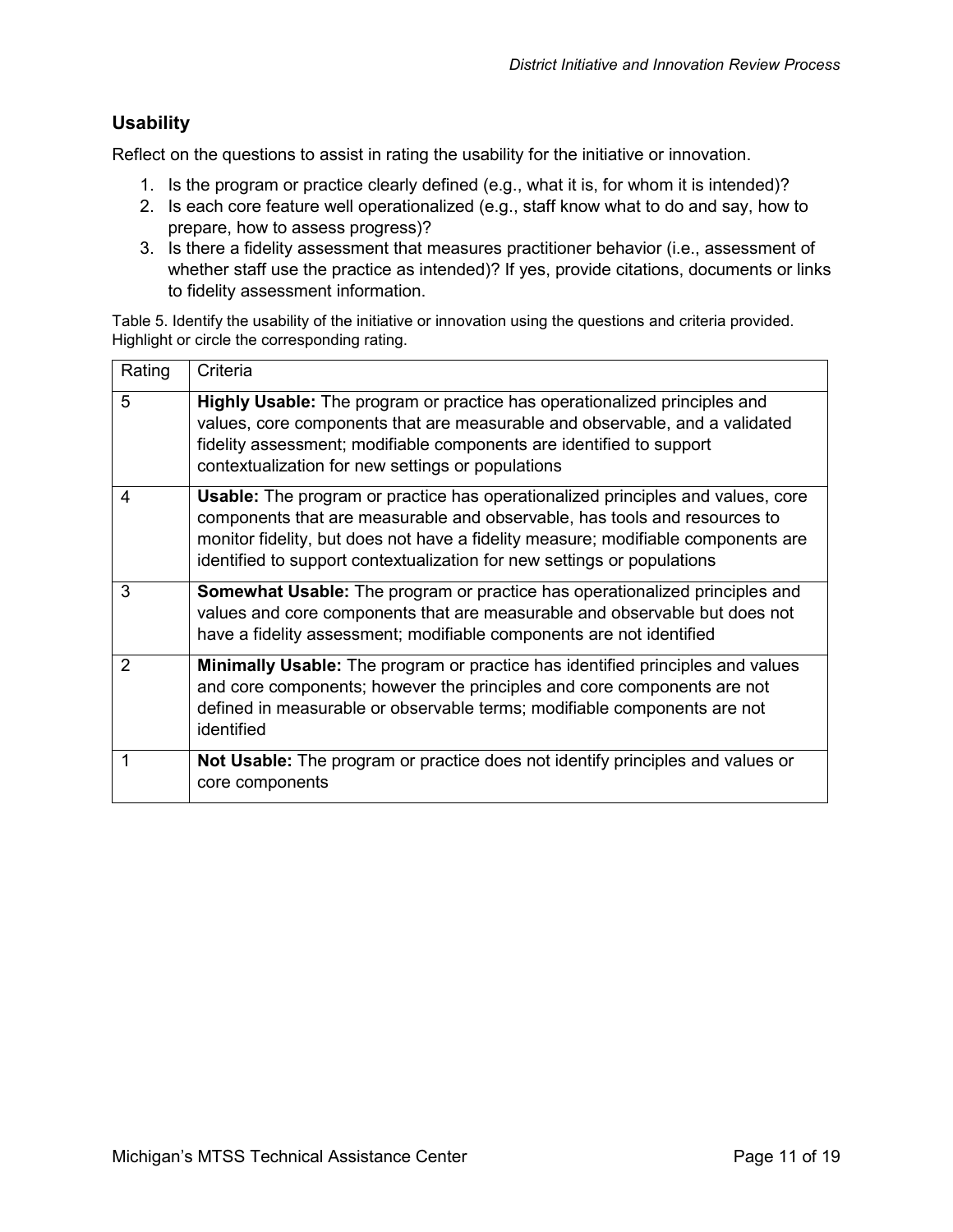## <span id="page-11-0"></span>**Supports**

Reflect on the questions to assist in rating the support for the initiative or innovation.

- 1. Is there a qualified "expert" (e.g., consultant, program developer, intermediary, technical assistance provider) who can help with implementation over time? Do implementation supports include training and coaching? If yes, list names and/or organization (e.g., Center, University) and contacts who will provide supports.
- 2. Are there start-up costs for implementation of the program or practice (e.g., fees to the program developer)? If yes, provide an itemized list of costs. What does the implementing site receive for these costs?
- 3. Are there curricula and other resources related to the program or practice readily available (e.g., teacher materials, consumables, technology/software)? If so, list publisher or links and cost of these materials.
- 4. Is guidance on administrative policies and procedures available? If so, identify resources and any costs associated.

Table 6. Identify the support for the initiative or innovation using the questions and criteria provided. Highlight or circle the corresponding rating.

| Rating | Criteria                                                                                                                                                                                                                                                                                                                                                                                |
|--------|-----------------------------------------------------------------------------------------------------------------------------------------------------------------------------------------------------------------------------------------------------------------------------------------------------------------------------------------------------------------------------------------|
| 5      | Well Supported: Comprehensive resources are available from an expert (a<br>program developer or intermediary) to support implementation, including<br>resources for building the competency of staff (staff selection, training, coaching,<br>fidelity) and organizational practice (data system and data use support, policies<br>and procedures, stakeholder and partner engagement). |
| 4      | <b>Supported:</b> Some resources are available to support implementation, including<br>limited resources to support staff competency (e.g., training, coaching) and limited<br>resources to support organizational changes (e.g., data systems)                                                                                                                                         |
| 3      | <b>Somewhat Supported:</b> Some resources are available to support competency<br>development or organizational development but not both                                                                                                                                                                                                                                                 |
| 2      | <b>Minimally Supported:</b> Limited resources are available beyond a curriculum or<br>one-time training                                                                                                                                                                                                                                                                                 |
|        | Not Supported: Few to no resources to support implementation                                                                                                                                                                                                                                                                                                                            |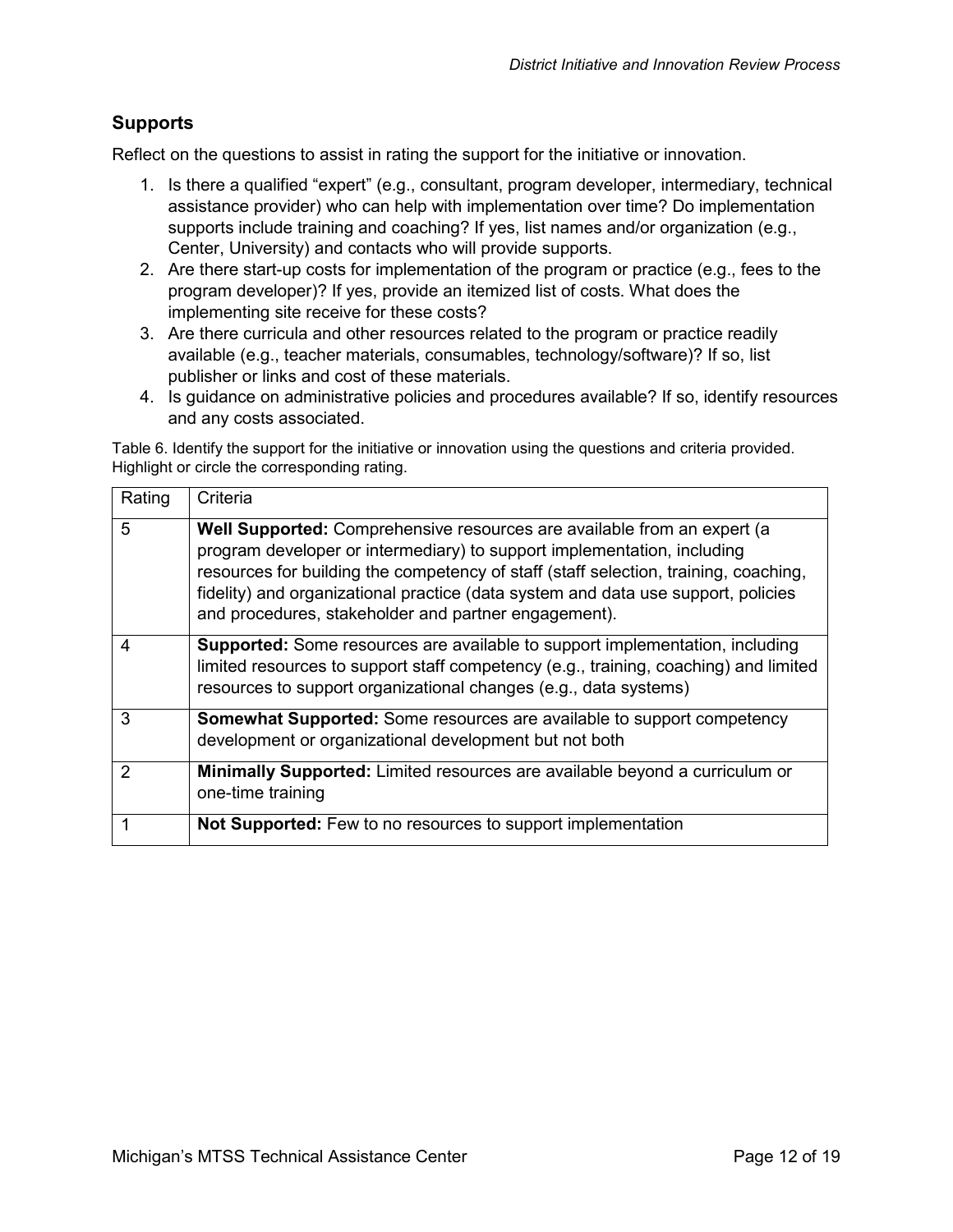## <span id="page-12-0"></span>Assessment and Data System Review Tool

#### **Individuals Involved:**

#### **Date of Completion:**

#### **Directions:**

1. Review and discuss the questions for each indicator. Document responses to each question in the corresponding section of the document.

**For existing assessments or data systems**: Answer the questions based on what the author(s) and developers recommend AND provide information about how the schools/staff are currently using the assessment or data system. This will provide important information as to whether the current way the assessment or data system is being used is contributing to the outcomes and/or reasons why the assessment or data system is being reviewed to determine if it should be de-selected.

- 2. After discussing each component, rate the component using the 5-point scale and rubric provided in each section.
- 3. Summarize the results and provide recommendations about whether to select or deselect the assessment or data system. While ratings should be taken into account, the ratings alone should not be used to determine final recommendations.

## <span id="page-12-1"></span>**Overview**

Prior to engaging in the process, an overview is submitted to the DIT by the individual(s) initiating the process to provide a clear description and purpose for the assessment or data system being considered.

- 1. Assessment Title, Authors/Developer, Website:
- 2. Description (Please provide the skills/behaviors/concepts the assessment is intended to assess, directly from the assessment authors/publisher):
- 3. Primary purpose of the assessment and the types of decisions the assessment is intended to support (e.g., screening, progress monitoring, diagnostic, summative, placement test, post-test, unit or mastery test):
- 4. Frequency of administration and timelines for administration (e.g., 3 times a year, screening window)
- 5. Assessment Administration Format (whole group, one-to-one, computer, etc.) If one-toone or whole group, include how long to administer and score in your response:
- 6. Estimated Cost (e.g., teacher materials, student materials, data system/licenses, technology/software)
- 7. Are there other comparable assessments or data systems that address the identified skills/concepts already available to staff either within schools across the district or supported by the ISD? If "yes", explain why the comparable assessments are not being considered for implementation (e.g., complexity of innovation, insufficient resources for training and/or coaching)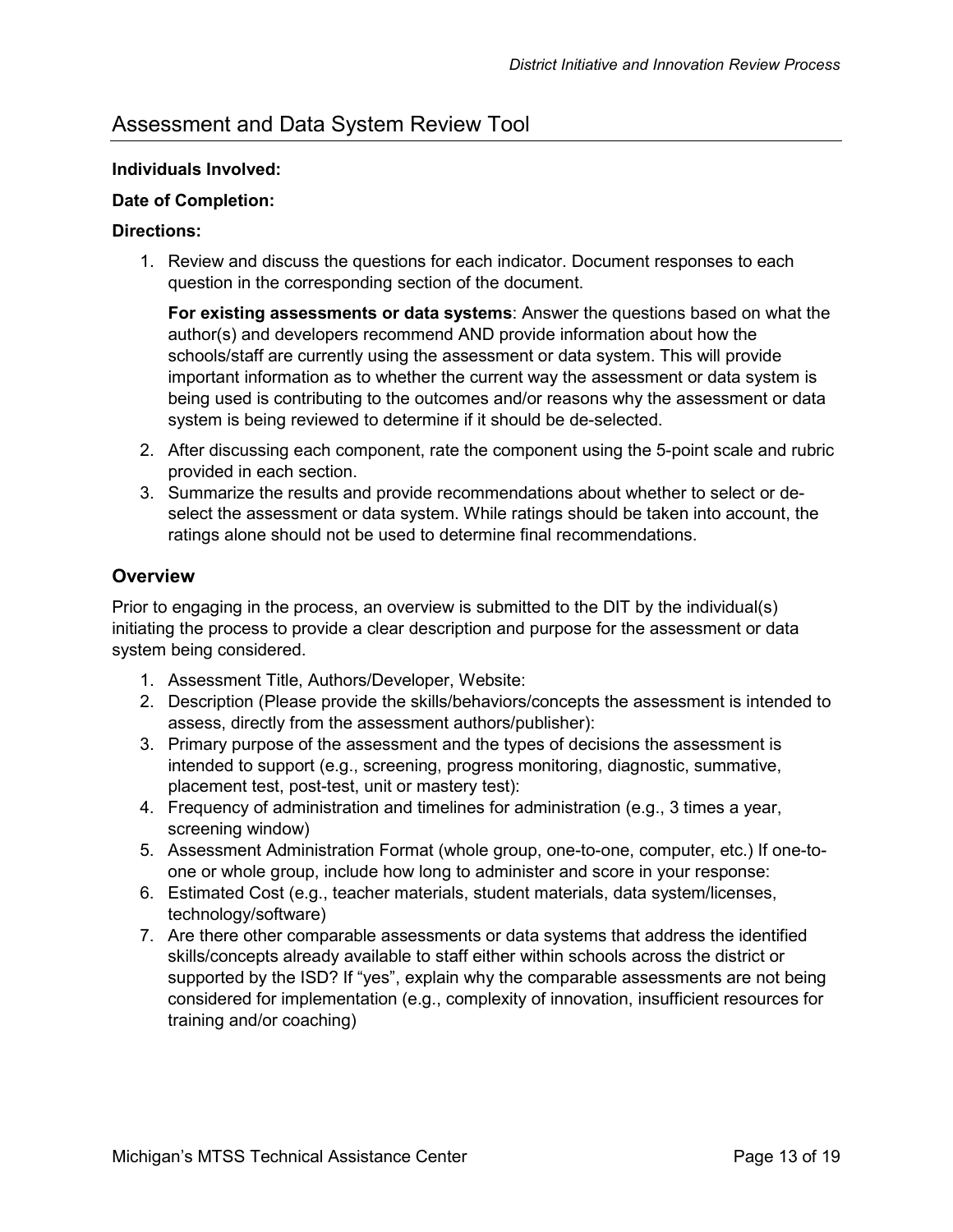## <span id="page-13-0"></span>**Need**

Reflect on the questions to assist in rating the need for the assessment or data system.

- 1. Describe the "data" (e.g., assessment inventory reveals a gap or redundancies in assessments, etc.) that warrants the district to consider selecting or de-selecting the assessment or data system.
- 2. Who is the identified population for the assessment (i.e., age, grade levels, native English speakers)? Are there populations/types of students who would be excluded from this assessment or data system (who would not be a good candidate)?
- 3. Is there evidence that assessment or data system addresses the specific area(a) of need identified? If so, how was this evidence generated (e.g., experimental research design, quasi-experimental research design, pre-post, descriptive)?
- 4. Do the studies (research and/or evaluation) provide data specific to effectiveness for culturally and linguistically specific populations? If yes, provide citations or links specific to effectiveness for families or communities from diverse cultural groups.

Table 7. Identify the need for assessment or data system using the questions and criteria provided. Highlight or circle the corresponding rating.

| Rating         | Criteria                                                                                                                                                                                                                                                                                                           |
|----------------|--------------------------------------------------------------------------------------------------------------------------------------------------------------------------------------------------------------------------------------------------------------------------------------------------------------------|
| 5              | <b>Strongly Meets Need:</b> The assessment or data system has demonstrated<br>meeting need for identified population through rigorous research (e.g.,<br>experimental design) with comparable population; disaggregated data have been<br>analyzed to demonstrate assessment meets need of specific subpopulations |
| 4              | <b>Meets Need:</b> The assessment or data system has demonstrated meeting need<br>for identified population through rigorous research (e.g., experimental design) with<br>comparable population; disaggregated data have NOT been analyzed for specific<br>subpopulation                                           |
| 3              | <b>Somewhat Meets Need:</b> The assessment or data system has demonstrated<br>meeting need for identified population through less rigorous research design (e.g.,<br>quasi-experimental, pre-post) with comparable population; disaggregated data<br>have not been analyzed for specific subpopulation             |
| $\overline{2}$ | <b>Minimally Meets Need:</b> The assessment or data system has demonstrated<br>meeting need for identified population through practice experience; disaggregated<br>data have not been analyzed for specific subpopulation                                                                                         |
| 1              | <b>Does Not Meet Need:</b> The assessment or data system has not demonstrated<br>meeting need for identified population                                                                                                                                                                                            |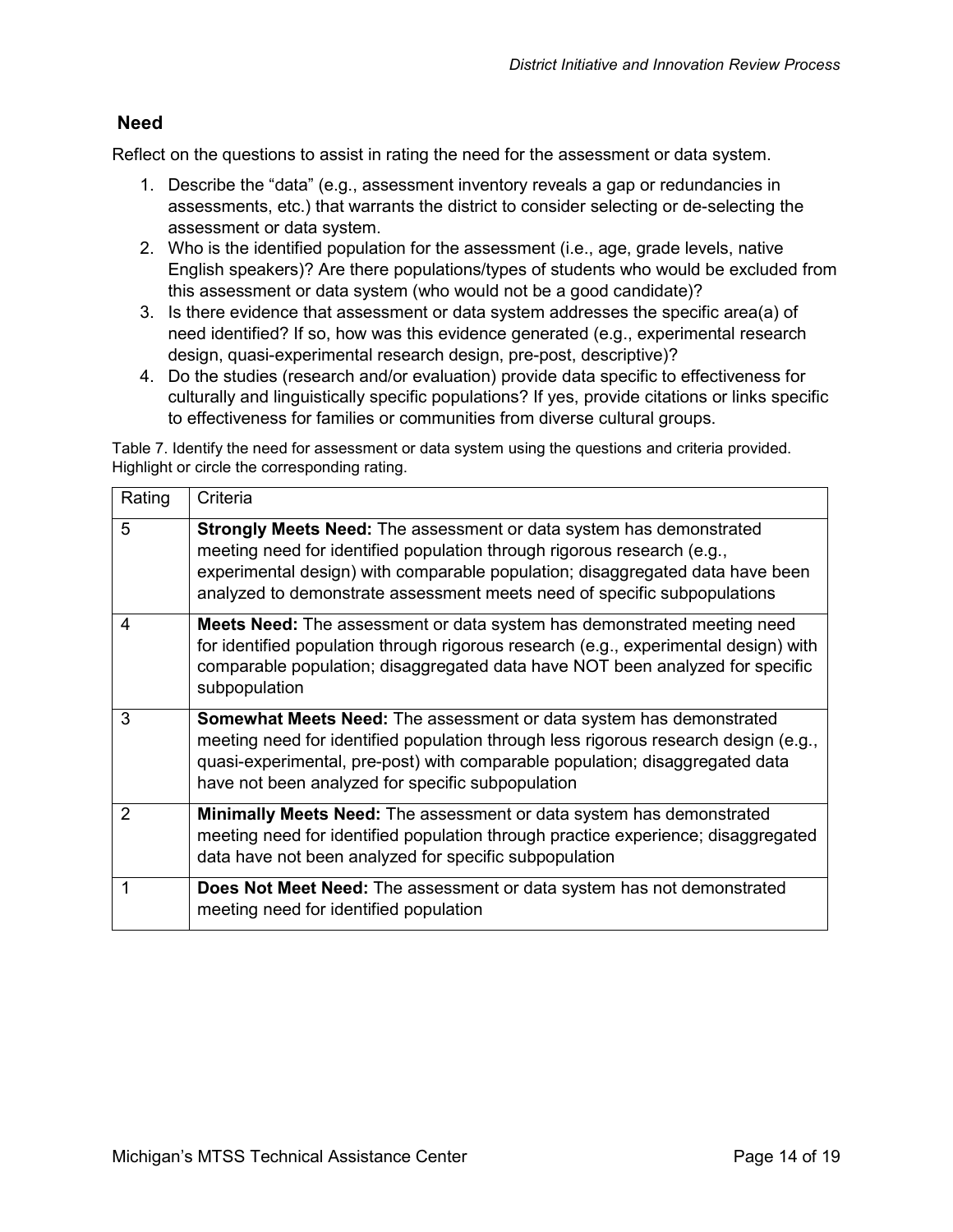## <span id="page-14-0"></span>**Fit**

Reflect on the questions to assist in rating the fit for the assessment or data system.

- 1. How does the assessment or data system fit with priorities of the implementing site?
- 2. How does the assessment or data system fit with family and community values in the impacted community, including the values of culturally and linguistically specific populations?
- 3. What other assessments currently being implemented will intersect with the program or practice? (Use District Initiative and Effective Innovation Alignment Process and attach summary of results)

Table 8. Identify the fit of the assessment or data system using the questions and criteria provided. Highlight or circle the corresponding rating.

| Rating        | Criteria                                                                                                                                                                                                                               |
|---------------|----------------------------------------------------------------------------------------------------------------------------------------------------------------------------------------------------------------------------------------|
| 5             | <b>Strong Fit:</b> The assessment or data system fits with the priorities of the<br>implementing site; community values, including the values of culturally and<br>linguistically specific populations; and other existing initiatives |
| 4             | Fit: The assessment or data system fits with the priorities of the implementing<br>site; community values; however, the values of culturally and linguistically specific<br>populations have not been assessed for fit                 |
| 3             | <b>Somewhat Fit:</b> The assessment or data system fits with the priorities of the<br>implementing site, but it is unclear whether it aligns with community values and<br>other existing assessments                                   |
| $\mathcal{P}$ | Minimal Fit: The assessment or data system fits with some of the priorities of the<br>implementing site, but it is unclear whether it aligns with community values and<br>other existing assessments                                   |
|               | Does Not Fit: The assessment or data system does not fit with the priorities of<br>the implementing site or community values                                                                                                           |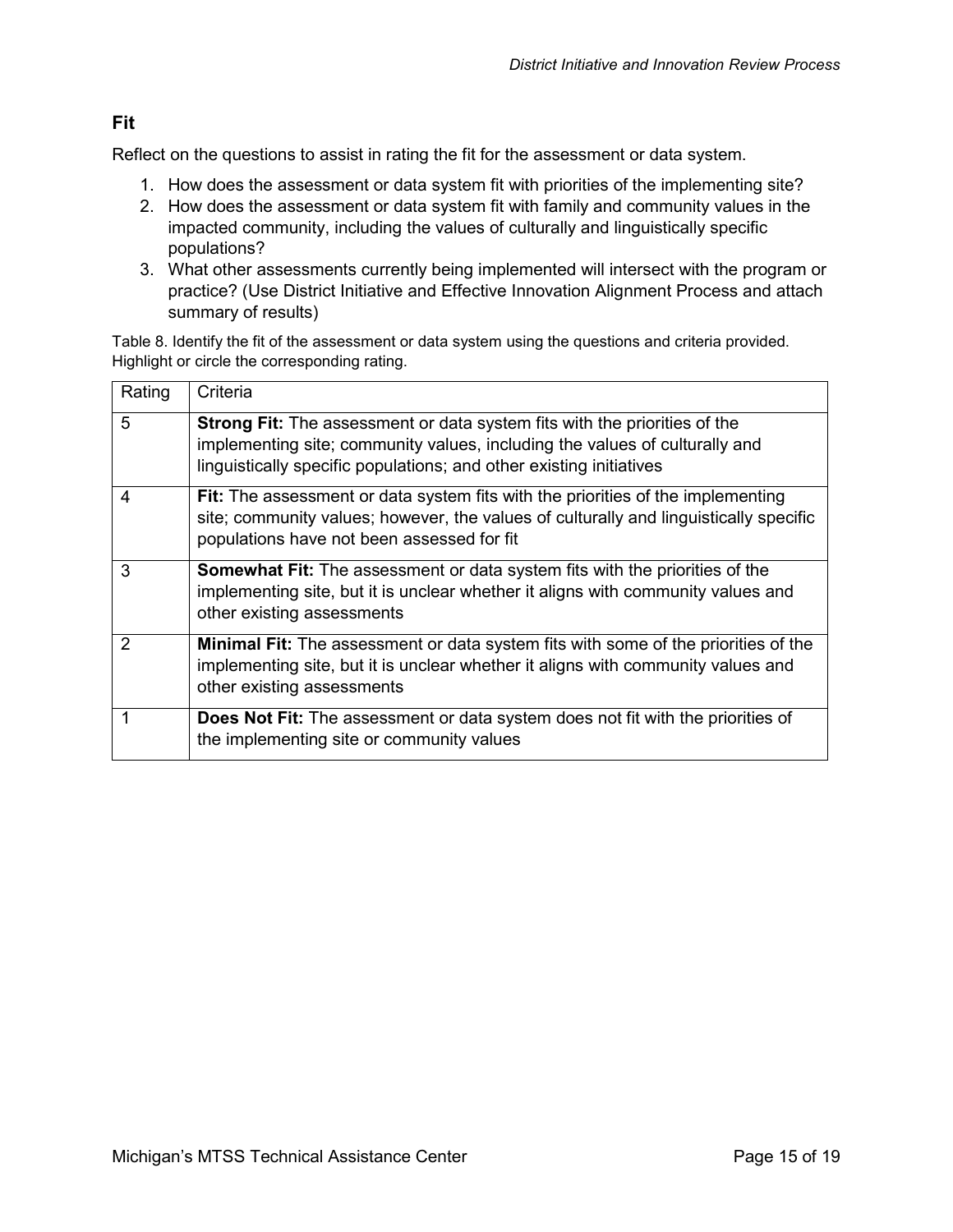## <span id="page-15-0"></span>**Capacity**

Reflect on the questions to assist in rating the capacity for the assessment or data system .

- 1. What are the staffing requirements for the assessment or data system (number and type of staff (e.g., education, credentials, data integration knowledge/skills)? Does the implementing site currently employ or have access to staff that meet these requirements?
- 2. What administrative policies or procedures must be adjusted to support the work of practitioners and others to administer and use the assessment or data system?
- 3. Is leadership knowledgeable about and in support of this assessment and data system? Do leaders have the diverse skills and perspectives representative of the community being served?
- 4. Do staff have the capacity to collect and use assessment data or data system?

Table 9. Identify the district's capacity for the assessment or data system using the questions and criteria provided. Highlight or circle the corresponding rating.

| Rating         | Criteria                                                                                                                                                                                                                                                                                                                        |
|----------------|---------------------------------------------------------------------------------------------------------------------------------------------------------------------------------------------------------------------------------------------------------------------------------------------------------------------------------|
| 5              | Strong Capacity: The implementing site adopting this assessment or data<br>system has all of the capacity necessary, including a qualified workforce, financial<br>supports, technology supports and administrative supports required to implement<br>and sustain the use of the assessment or data system with integrity       |
| 4              | Adequate Capacity: The implementing site adopting this assessment or data<br>system has most of the capacity necessary, including a qualified workforce,<br>financial supports, technology supports and administrative supports required to<br>implement and sustain the use of the assessment or data system with integrity    |
| 3              | <b>Some Capacity:</b> The implementing site adopting this assessment or data system<br>has some of the capacity necessary, including a qualified workforce, financial<br>supports, technology supports and administrative supports required to implement<br>and sustain the use of the assessment or data system with integrity |
| $\overline{2}$ | <b>Minimal Capacity:</b> The implementing site adopting this assessment or data<br>system has minimal capacity necessary, including a qualified workforce, financial<br>supports, technology supports and administrative supports required to implement<br>and sustain the use of the assessment or data system with integrity  |
| 1              | No Capacity: The implementing site adopting this assessment or data system<br>does not have the capacity necessary, including a qualified workforce, financial<br>supports, technology supports and administrative supports required to implement<br>and sustain the use of the assessment or data system with integrity        |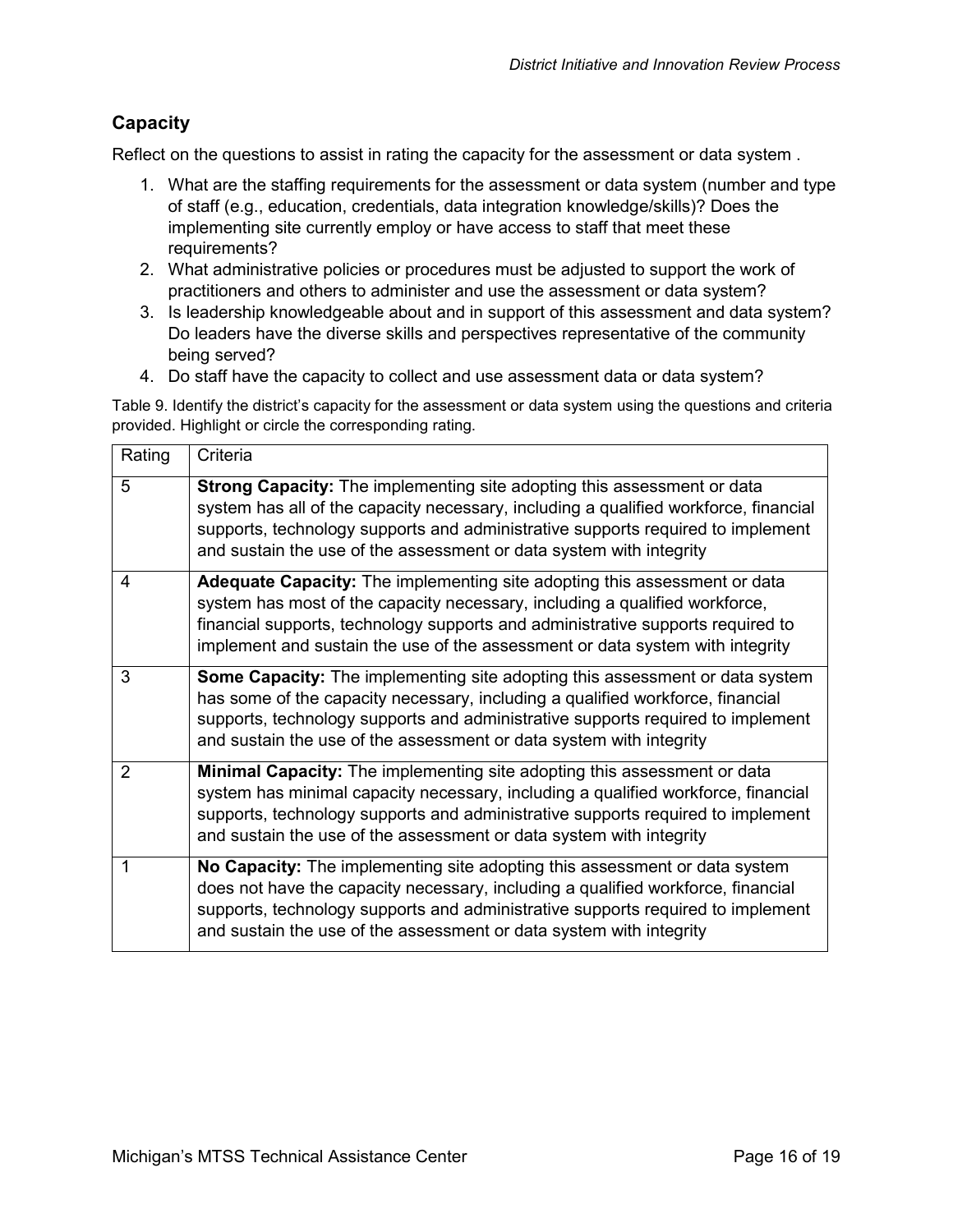### <span id="page-16-0"></span>**Evidence**

Reflect on the questions to assist in rating the evidence for the assessment or data system.

- 1. Are research data available to demonstrate the effectiveness (e.g., validity, reliability, predictive, normative) of the assessment or data system? If yes, include excerpts from research articles and technical manuals or electronic links to those publications.
- 2. What is the strength of evidence? Has the assessment research been reviewed by professionals external to the authors and publisher (e.g., National Center on Intensive Intervention, journal peer review process)?
- 3. If research data are not available, is a research study currently underway? If yes, provide citations or links to a description of the planned research.

Table 10. Identify the evidence for the assessment system using the questions and criteria provided. Highlight or circle the corresponding rating.

| Rating         | Criteria                                                                                                                                                                                                                                                                                                                                                                 |
|----------------|--------------------------------------------------------------------------------------------------------------------------------------------------------------------------------------------------------------------------------------------------------------------------------------------------------------------------------------------------------------------------|
| 5              | High Evidence: The assessment or data system has documented validity for all<br>grades and subtests the assessment covers, reliability (.80 or higher), predictive<br>validity for screening assessments (.40 or higher correlations), cut scores paired<br>with percentile ranks or odds of meeting future goals, normed using nationally<br>representative sample data |
| $\overline{4}$ | <b>Evidence:</b> The assessment or data system has documented validity for all grades<br>and subtests the assessment covers, reliability (.80 or higher) predictive validity<br>for screening assessments (.40 or higher correlations), and may have cut scores<br>or norms available                                                                                    |
| 3              | Some Evidence: The assessment or data system shows some evidence of being<br>valid and reliable to make low-stress decisions and research is on-going.                                                                                                                                                                                                                   |
| $\mathcal{P}$  | <b>Minimal Evidence:</b> The assessment or data system is guided by a well-<br>developed theory of change or logic model, including clear inclusion and<br>exclusion criteria for the target population, but has not demonstrated evidence of<br>being valid or reliable through systematic research                                                                     |
|                | No Evidence: The assessment or data system does not have a well-developed<br>logic model or theory of change and there are no plans to conduct further<br>research                                                                                                                                                                                                       |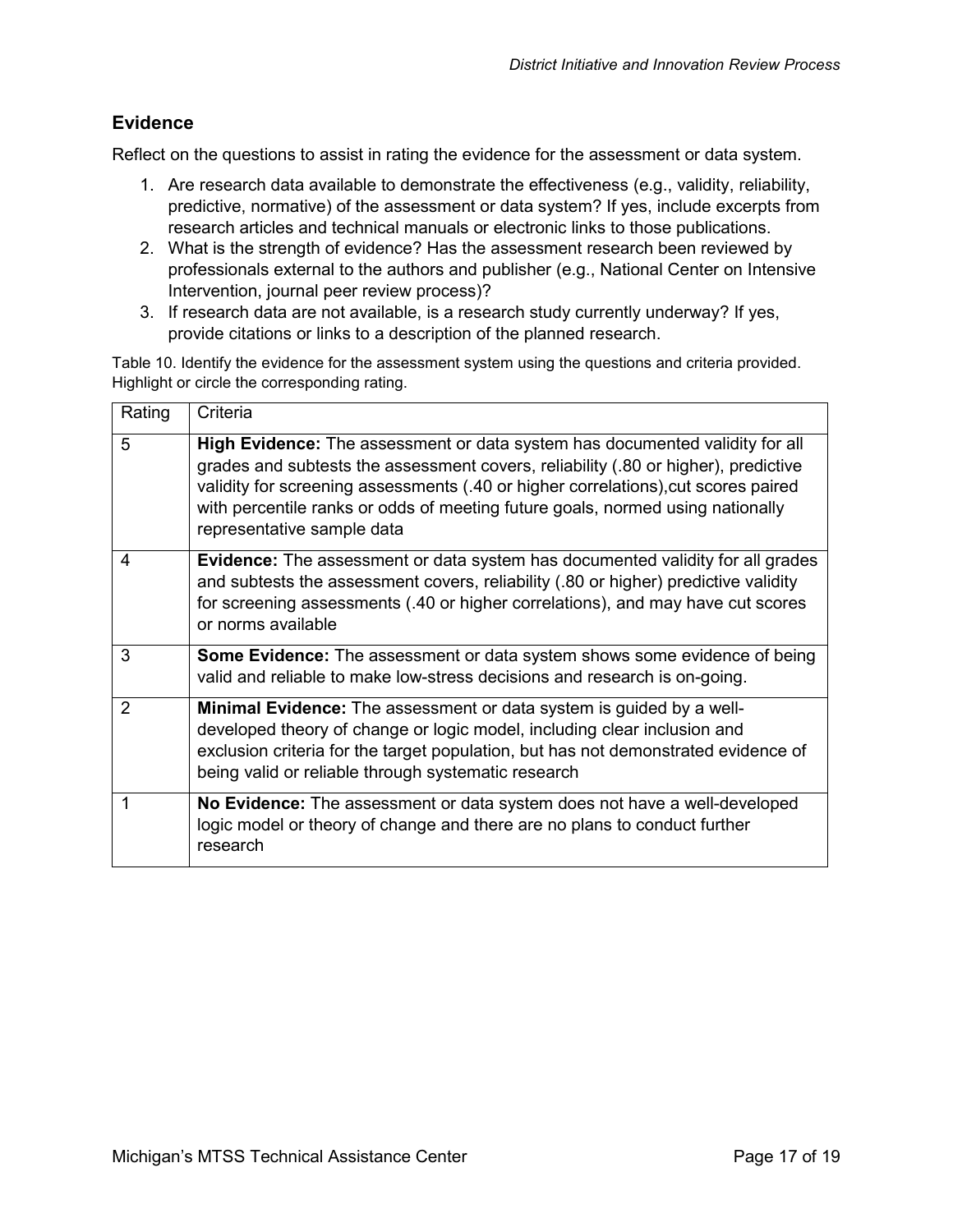## <span id="page-17-0"></span>**Usability**

Reflect on the questions to assist in rating the usability for the assessment or data system.

- 1. Is the assessment or data system clearly defined (e.g., what it is, for whom it is intended)?
- 2. Can data by analyzed in multiple ways through existing reports in a data system (e.g., levels of risk, skills to support, subgroups, across school years)? If yes, include the types of reports available.
- 3. Is there a fidelity assessment that measures assessment behavior (i.e., whether staff administer the assessment as intended)? If yes, provide citations, documents or links to fidelity assessment information.

Table 11. Identify the usability of the assessment or data system using the questions and criteria provided. Highlight or circle the corresponding rating.

| Rating | Criteria                                                                                                                                                                                                                                                                                                                                     |
|--------|----------------------------------------------------------------------------------------------------------------------------------------------------------------------------------------------------------------------------------------------------------------------------------------------------------------------------------------------|
| 5      | Highly Usable: The assessment or data system has operationalized principles<br>and values, core components that are measurable and observable, and a<br>validated fidelity assessment; modifiable components are identified to support<br>contextualization for new settings or populations                                                  |
| 4      | <b>Usable:</b> The assessment or data system has operationalized principles and<br>values, core components that are measurable and observable, has tools and<br>resources to monitor fidelity, but does not have a fidelity measure; modifiable<br>components are identified to support contextualization for new settings or<br>populations |
| 3      | Somewhat Usable: The assessment or data system has operationalized<br>principles and values and core components that are measurable and observable<br>but does not have a fidelity assessment; modifiable components are not identified                                                                                                      |
| 2      | <b>Minimally Usable:</b> The assessment or data system has identified principles and<br>values and core components; however, the principles and core components are<br>not defined in measurable or observable terms; modifiable components are not<br>identified                                                                            |
| 1      | <b>Not Usable:</b> The assessment or data system does not identify principles and<br>values or core components                                                                                                                                                                                                                               |